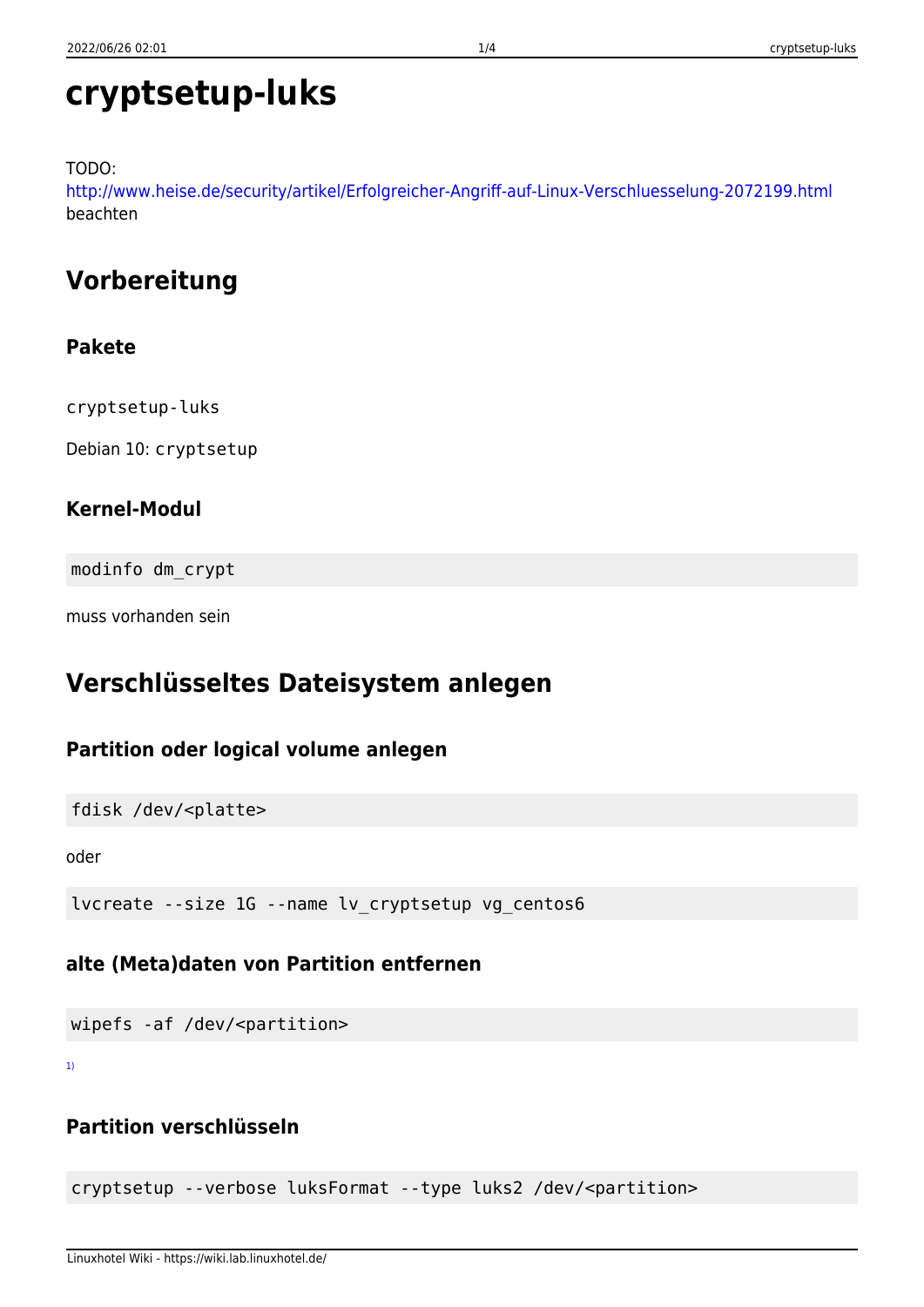#### [2\)](#page--1-0)

#### **testen**

cryptsetup luksDump /dev/<partition>

### **Partition öffnen**

cryptsetup open --type luks2 /dev/<partition> crypt

#### **Testen**

#### **Neues Device anzeigen**

dmsetup ls ls -l /dev/mapper/crypt

#### **Verschlüsselungsverfahren anzeigen**

cryptsetup status crypt

### **Dateisystem anlegen**

mkfs.ext4 /dev/mapper/crypt

## **mounten und rebootfest machen**

#### **mounten**

mkdir /mnt/crypt mount /dev/mapper/crypt /mnt/crypt

### **Rebootfest machen**

umount /mnt/crypt cryptsetup close crypt none

#### [/etc/crypttab](https://wiki.lab.linuxhotel.de/doku.php/lpi2:cryptsetup-luks?do=export_code&codeblock=0)